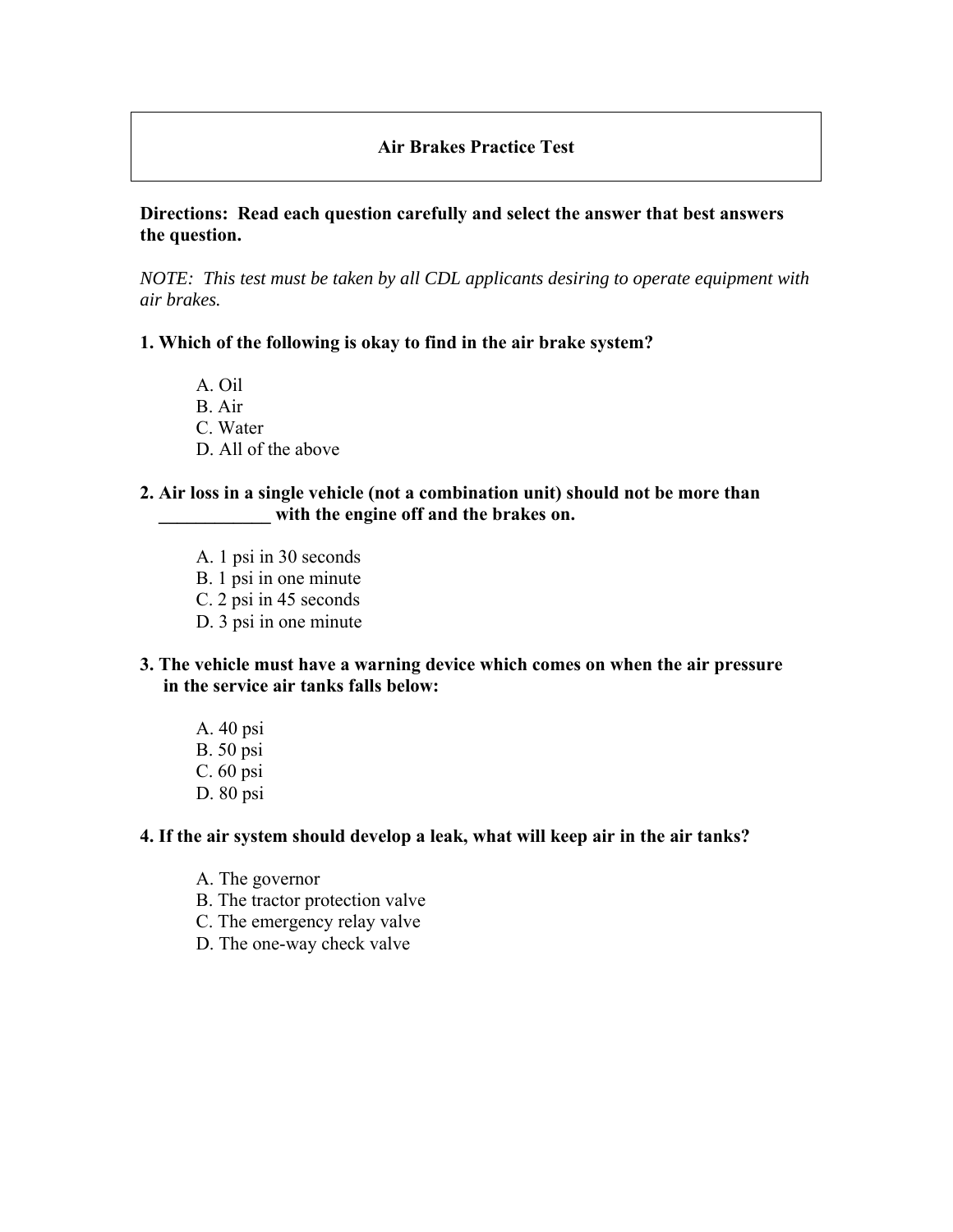# **5. Which brake system applies and releases the brakes when the driver uses the brake pedal?**

- A. The emergency brake system
- B. The service brake system
- C. The parking brake system
- D. None of the above

#### **6. When using the parking brakes or emergency brakes, what type of pressure is being used?**

- A. Fluid pressure
- B. Spring pressure
- C. Air pressure
- D. Any of the above

# **7. The air loss rate for a straight truck or bus with the engine off and the brakes applied should not be more than:**

- A. 1 psi in 60 seconds
- B. 1 psi in one minute
- C. 2 psi in 45 seconds
- D. 3 psi in one minute

#### **8. Air brake equipped vehicles must have:**

- A. At least three air tanks
- B. A hydraulic braking system, in case the air system fails
- C. An air pressure gauge, to show the pressure available for braking
- D. An air application gauge, to show air used by the brake chambers for braking

#### **9. Which of the following statements about brakes is true?**

- A. The heavier a vehicle or the faster it is moving, the more heat the brakes have to absorb to stop it
- B. Brakes have more stopping power when they get very hot
- C. Brake drums cool very quickly
- D. All of the above

# **10. Three different systems are found on modern air brake systems; service brakes, parking brakes, and:**

- A. Emergency brakes
- B. Foot brakes
- C. S-cam brakes
- D. Drum brakes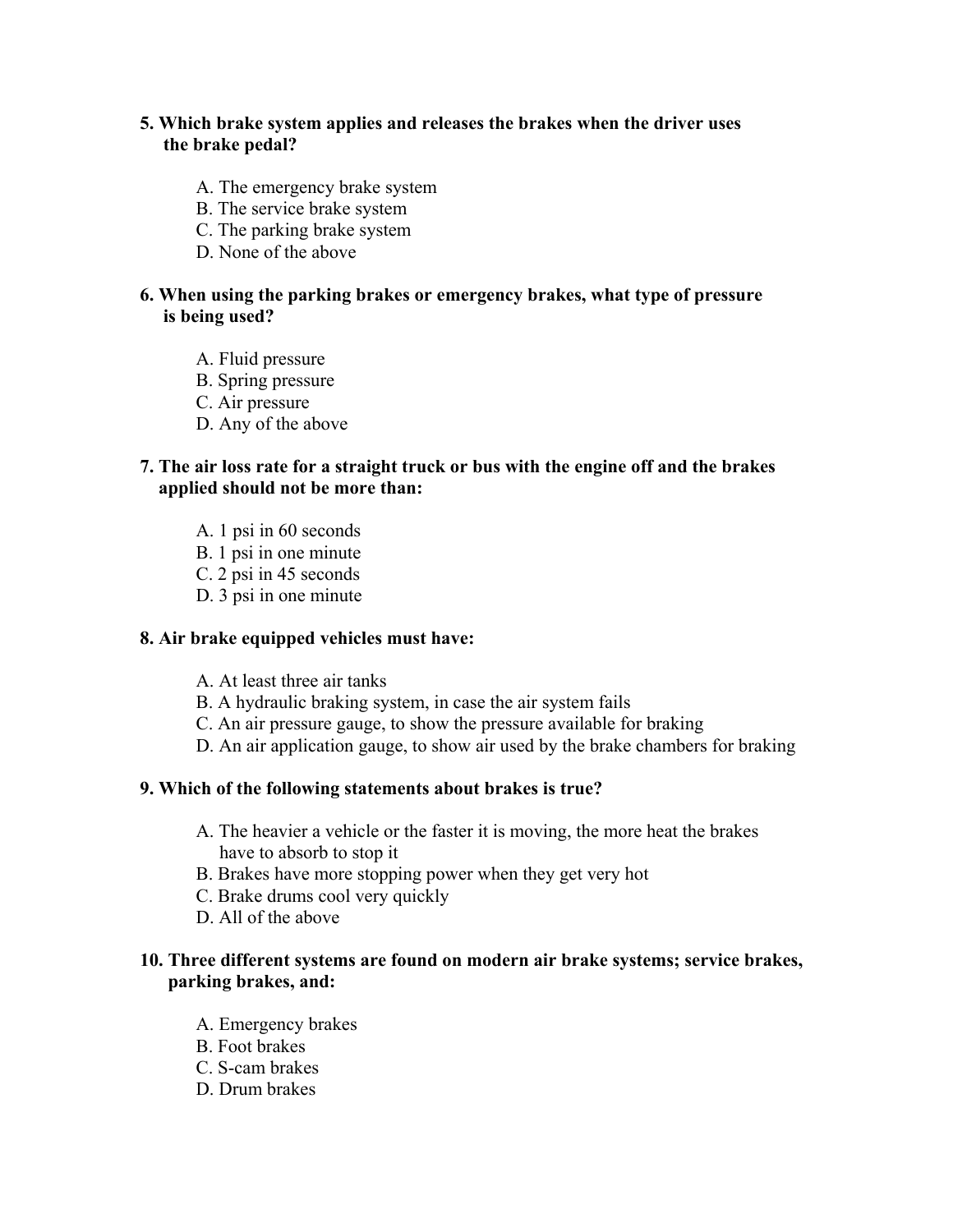# **11. The purpose of engine retarders is to:**

- A. Provide emergency brakes
- B. Help slow the vehicle while driving and reduce brake wear
- C. Apply extra braking power to the non-drive axles
- D. Help prevent skids and slides

# **12. To use the stab braking technique during emergency braking, you:**

- A. Pump the brake pedal rapidly and lightly
- B. Brake hard with the pedal until the wheels lock, then get off the brakes until the wheels begin to roll again
- C. Brake hard with the pedal until the wheels lock, then get off the brakes for as long as the wheels were locked
- D. Brake hard with the pedal and hand valve until you stop

# **13. If your vehicle has an alcohol evaporator, it's there to:**

- A. Get rid of alcohol that condenses in the air tanks
- B. Let the driver skip the daily tank draining
- C. Increase tank pressure the way superchargers boost engines
- D. Reduce the risk of ice in the air brake valves in cold weather

# **14. If your vehicle is equipped with an alcohol evaporator, every day during the winter you should:**

- A. Check the alcohol level and fill if necessary
- B. Change the alcohol with a new bottle
- C. Oil the system with 5 wt. oil
- D. Drain any alcohol that has accumulated

# **15. The air supply pressure gauge shows the driver how much pressure:**

- A. Has been used in this trip
- B. Is available in the air tanks
- C. Is being sent to the brake chambers
- D. None of the above

# **16. The most common type of foundation brake found on heavy commercial motor vehicles is:**

- A. Disc
- B. Wedge and drum
- C. S-cam drum
- D. None of the above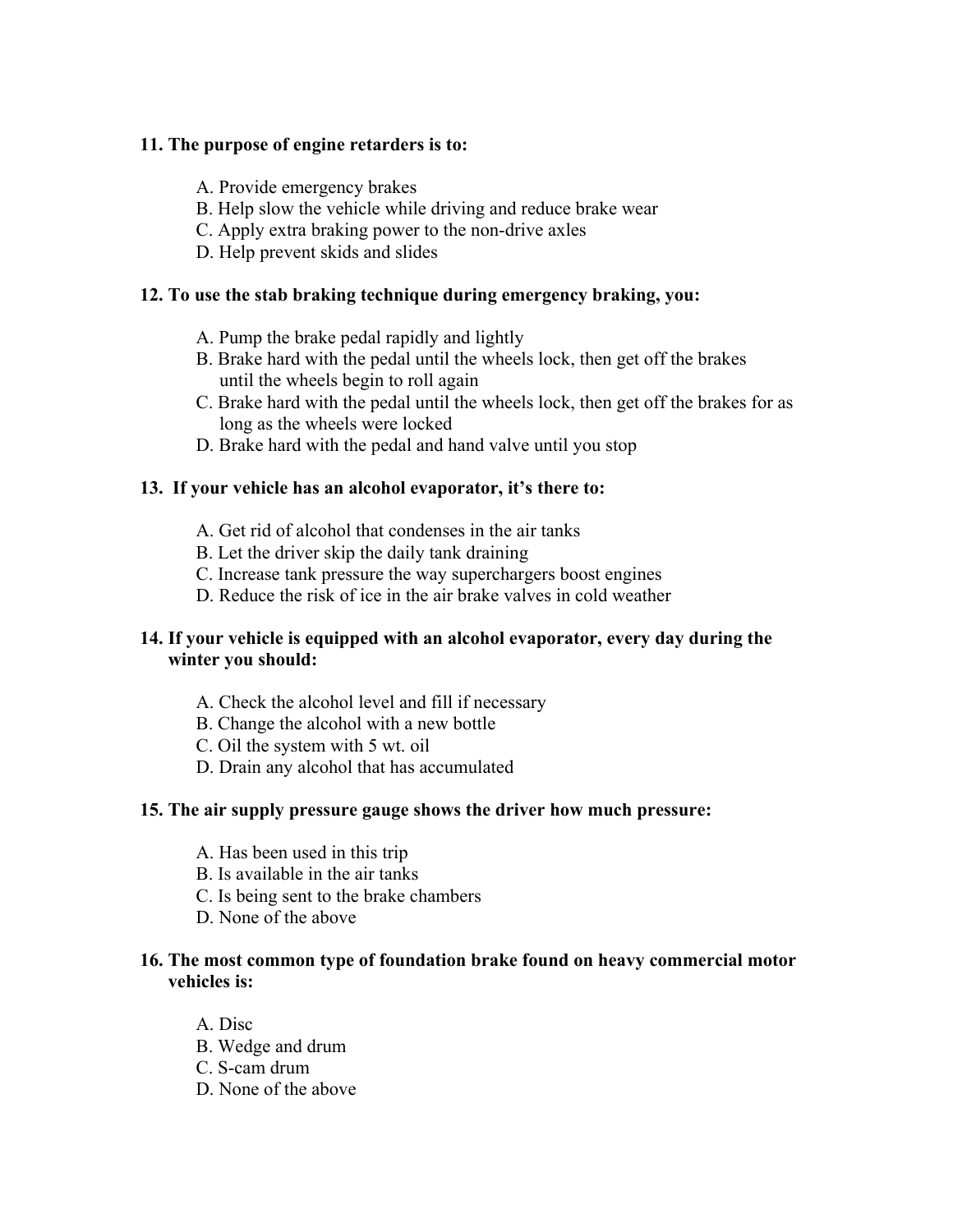- **17. A straight truck or bus air brake system cannot leak more than how many psi per minute with the engine off and the brakes released?** 
	- A. 1 psi
	- B. 2 psi
	- C. 3 psi
	- D. 4 psi

# **18. How do you check the free-play in manual slack adjusters?**

- A. Stop on level ground and apply the emergency brakes
- B. Park on level ground, chock wheels, release the parking brakes and pull slack adjusters
- C. Park on level ground and drain off air pressure before making adjustments
- D. Apply the service brakes by hand at the brake chambers and watch the slack adjusters move

# **19. Which of the following answers is most correct about brake use on a long and steep downgrade?**

- A. Use the braking effects of the engine, and when the vehicle speed reaches the "safe" speed, apply brakes firmly until vehicle speed is reduced to approximately 5 mph below "safe" speed
- B. Use stab braking
- C. Use only the trailer brakes to maintain "safe" speed
- D. Apply brakes when the vehicle speed reaches 5 mph over "safe" speed and then release when speed of vehicle is back at the "safe" speed

# **20. When a failure occurs in the service brake system, the system you need to use to stop the vehicle is the:**

- A. Parking brake system
- B. Emergency brake system
- C. Drum brake system
- D. Hand brake system

# **21. If your truck or bus has dual parking control valves, you can use pressure from a separate tank to:**

- A. Release the emergency brakes to move a short distance
- B. Apply more brake pressure for stopping if the main tank is getting low
- C. Stay parked without using up service air pressure
- D. Balance the service brake system while you drive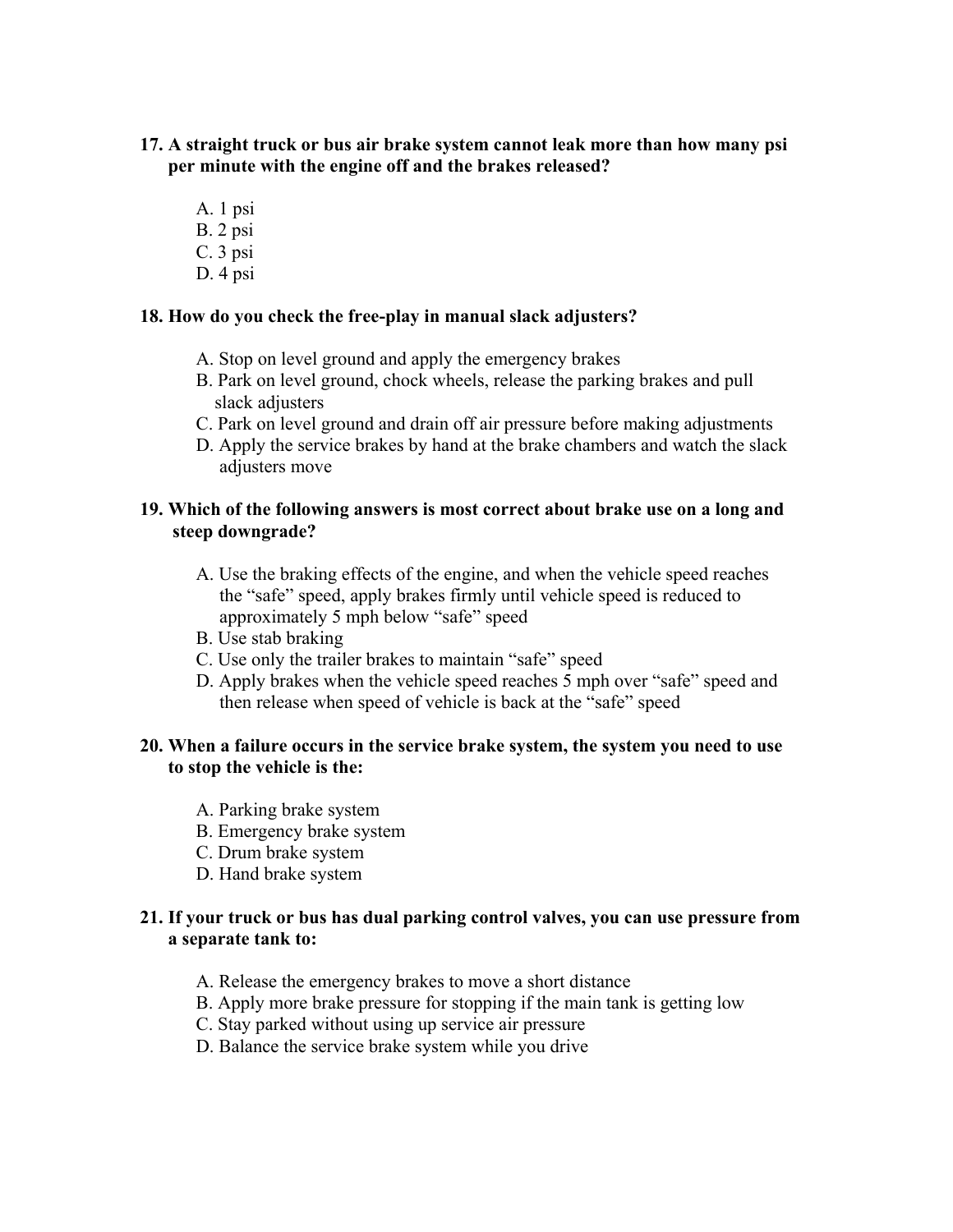#### **22. The air compressor governor controls:**

- A. The RPMs of the air compressor
- B. Whether the compressor is in good condition
- C. Air pressure applied to the brakes
- D. When the compressor will pump air into the storage tanks

## **23. When you have to make a quick emergency stop, you should brake in a way that allows you to:**

- A. Steer hard while braking hard
- B. Use the full power of the brakes and lock them
- C. Continue in a straight line and maintain steering control
- D. Burn up the hand brake first

# **24. What turns on the electrical stop light switch in an air brake system?**

- A. Spring pressure
- B. Hydraulic pressure
- C. Air pressure
- D. The driver

#### **25. In air brake equipped vehicles, you use the parking brakes when?**

- A. Slowing down
- B. As little as possible
- C. Whenever you park the vehicle
- D. Only during pre-trip and post-trip inspections

# **26. What will determine how effectively the spring emergency brakes or the parking brakes work?**

- A. The condition of the service brakes
- B. This can only be tested by trained brake service professionals
- C. The adjustment of the service brakes
- D. Braking power will increase when the service brakes are hot

#### **27. A combination vehicle air brake system cannot leak more than how many psi per minute with the engine off and the brakes released?**

 A. 1 psi B. 2 psi C. 3 psi D. 4 psi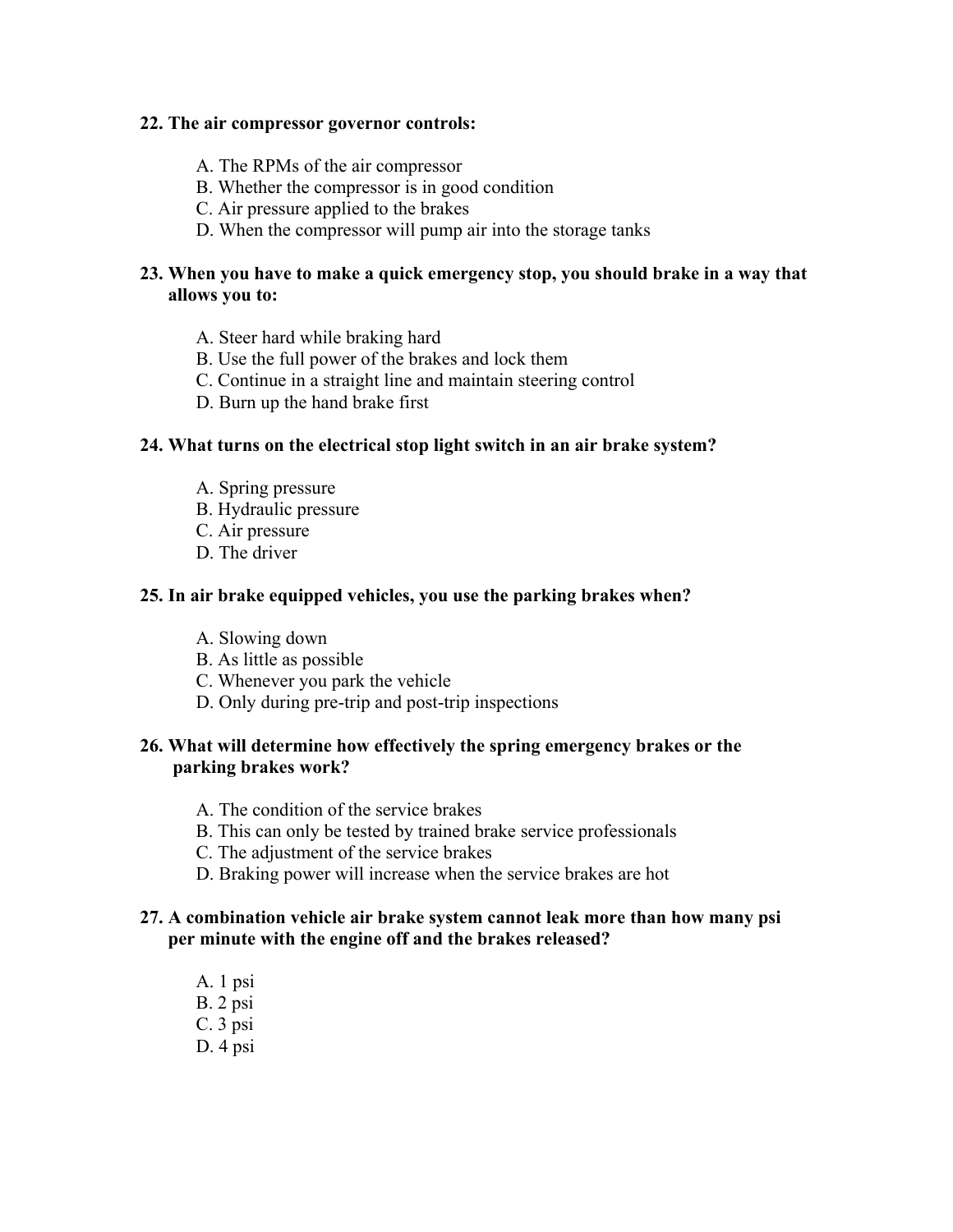### **28. The brake pedal:**

- A. Is the main control in the system
- B. Can be a foot rest during normal driving
- C. Controls the air pressure applied to operate the brakes
- D. Exerts force on the slack adjusters by rods and connectors

# **29. During normal operations, the parking and emergency brakes are usually held back by:**

- A. Air pressure
- B. Spring pressure
- C. Centrifugal force
- D. Bolts or clamps

# **30. Why should you not fan the brakes on and off during long downgrades?**

- A. Air usage is less when fanning
- B. Brake linings do not get hot when fanning
- C. The short time off the brakes does not allow for brake cooling
- D. None of the above